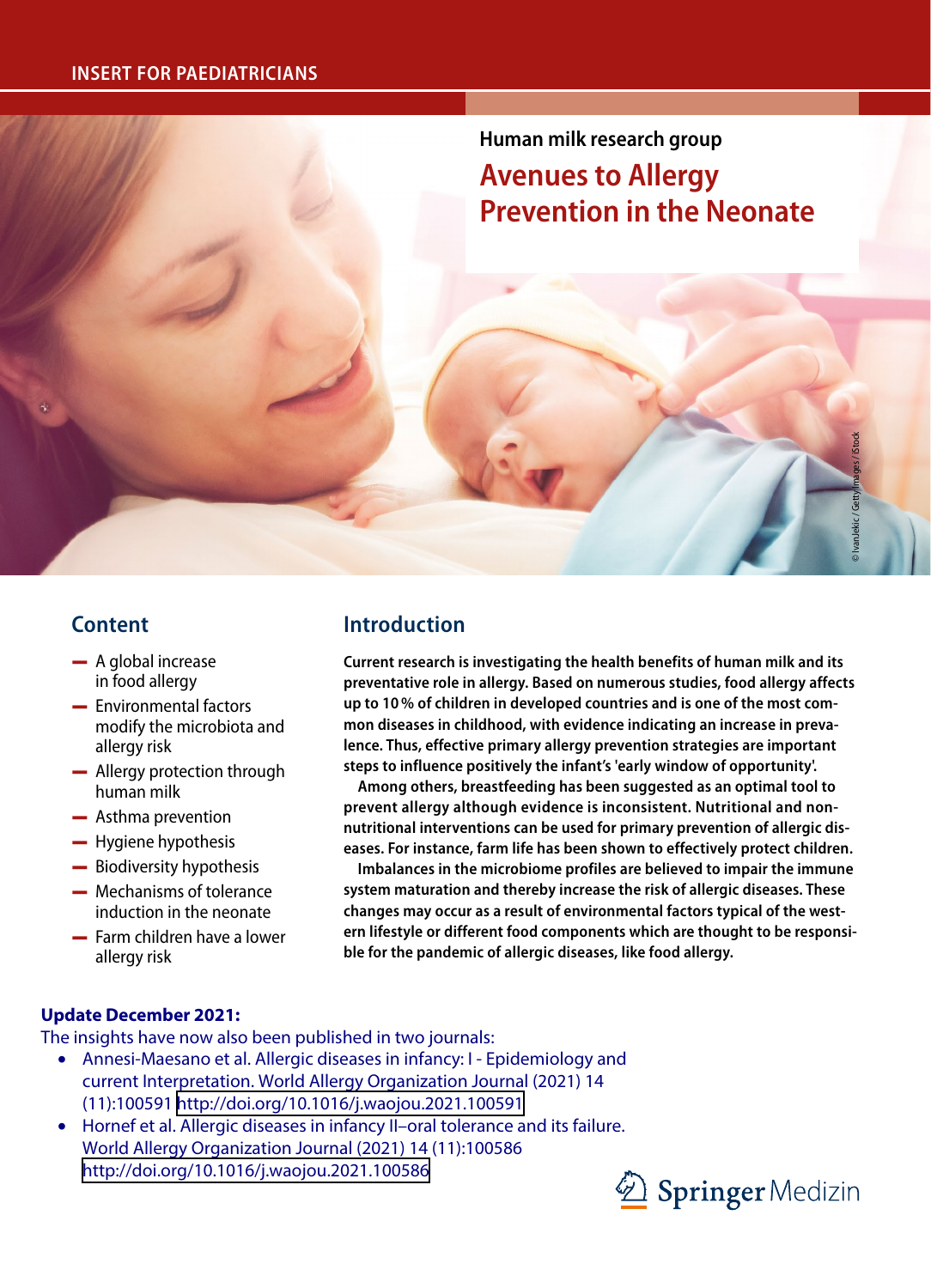# **Human milk research group** Avenues to Allergy Prevention in the Neonate

According to the EuroPrevall (The prevalence, cost and basis of food allergy across Europe) birth cohort study, 3.5% of children born in the United Kingdom (UK) between 2005–2007 developed food allergy [1]. In the opinion of Professor Alessandro Fiocchi (Rome/Italy), chair of the 2019 human milk research meeting, food allergy incidence is increasing. This observation is also based on the fact, that the even higher prevalence (7.1%) in UK children born from 2009–2011 observed in the EAT (Enquiring About Tolerance) Study indicated that food allergy is increasing [2].

#### **A global increase in food allergy**

In other parts of the world, the situation is similar. For instance, in China, South Korea, and Thailand the prevalence of food allergy is comparable to Europe. In Australia >10 % of the 1-year old children were reported to exhibit challenge-proven, clinical food allergy [3].

In less developed countries, however, the prevalence tends to be lower.

The food allergy pandemic appears to be mainly attributable to egg allergy, increasing in the UK from 2.2% in children born 2005–2007 to 5.3 % in children born from 2009–2011 [1, 2]. Since egg sensitization is already present at birth, this increase points to a possible role of early or prenatal factors. In contrast, cow's milk allergy does not appear to be increasing in prevalence. This is shown by the fact that the prevalence of cow's milk allergy in children born 2005–2007 and 2009–2011, was largely identical (0.8% vs. 0.7%) [2, 4].

### **Low contribution of genetics**

Ethnicity does not have a strong influnece on food allergy risk, though rather environmental factors seem to be important. For example, infants of Chinese ethnicity born in Australia exhibit an increased risk of nut allergy as compared to Chinese infants born in China [5]. However, few genetic determinants of pediatric food allergy, e.g. filaggrin muations, have been identified so far [6]. Overall, the contribution of genetics to food allergy is low, concluded Fiocchi [6]. Noteworthy, environmental factors play an important role in the genesis of food allergy and food allergy epidemics. That's why more emphasis should be put on allergy prevention strategies.

### **Environmental factors modify the microbiota and allergy risk**

In a cross-sectional study, the higher prevalence of allergic diseases in children from a Chinese community in Australia was associated with a significant lower microbiota diversity (alpha diversity) in oropharyngeal and fecal samples as compared to Chinese children born in China [7]. The authors concluded that western environment or lifestyle changes microbiome profiles and

#### Proportion of population (%):  $\Box$  >10.1  $\Box$  7.6–10.0  $\Box$  5.1–7.5  $\Box$  2.6–5.0  $\Box$  0–2.5  $\Box$  No standardised data available



**Fig. 1 A** The world allergy map (modified after [10])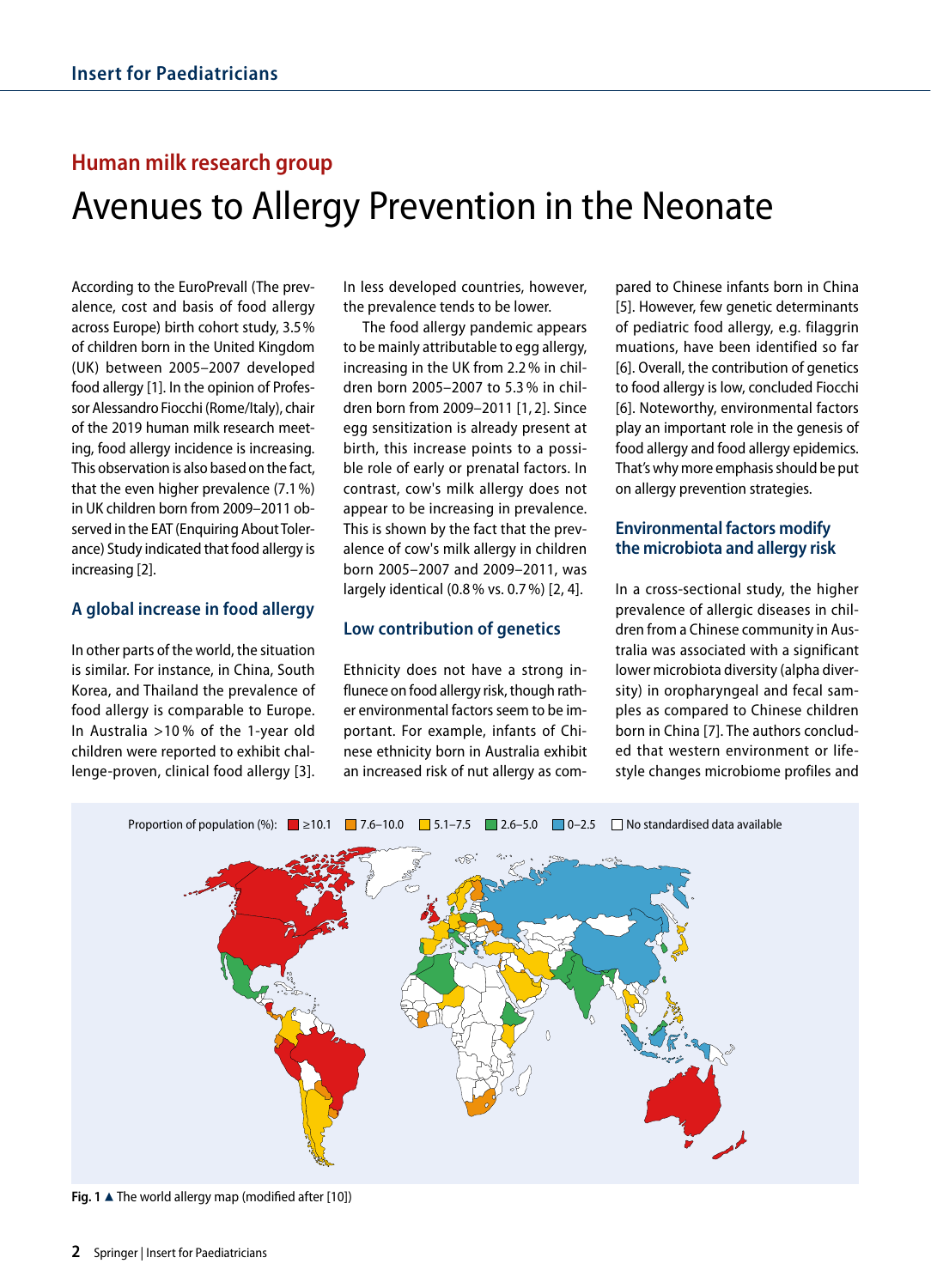that these changes are increasing the risk of developing food allergy or other allergic diseases. In children aged ≥5 weeks, fecal microbiota composition was found to be associated with the development of atopic dermatitis, allergic sensitization, and asthma [8]. However according to a recently published longitudinal study in children, richness and diversity of the gut microbiota at age 2–4 years were not predictive of preschool wheezing or future asthma development at age 6 [9].

According to Fiocchi, several earlylife environmental factors have been shown to shape the gut microbiome. Many of these factors have been associated with the development of allergy in epidemiological studies, such as low quality of outdoor air, rare contact with farm animals or soil, indoor factors like dampness, dust or mold, as well as lifestyle (e.g. early use of antibiotics) and nutritional factors [10, 11].

#### **A disease of educated and small families**

Food allergy, and in general allergic diseases, are diseases of developed countries (**fig. 1**), countries with high gross national product per capita, urban environment, wealthy people, and educated or small families. Furthermore, sibship size or birth order correlate with the risk of atopy. Food allergy could be labelled as a "modern plague of the firstborn", concluded Fiocchi. Epidemiologists generated a series of hypotheses in order to explain the pathogenesis of food allergy and the emergence of the food allergy epidemic [12]. Dietary (e.g. vitamine D status) as well as non-dietary factors (e.g. maternal stress and immune status) have been blamed to be involved.

The hygiene hypothesis is postulating that reduced exposure to specific microorganisms in early childhood leads to Th (T helper cell) 2 skewing, thereby predisposing to allergic diseases [12]. While this could explain the majority of the epidemiological obser-

#### **HiPP initiative: Human Milk Research Group**

Human milk has always been considered the natural model for the production of infant milk formula, as human milk optimally supports infant's natural development. Therefore, the "Human Milk Research Group" – initiated by HiPP – has been extensively exploring the composition of human milk and its positive effects on human health for years. The research group has met for thematic workshops on a regular basis. Representatives of HiPP's nutritional science division discussed the issue of "allergy prevention" together with Professor Alessandro Fiocchi, Department of Allergy at the Pediatric Hospital Bambino Gesú in Vatican City (Rome/Italy), Professor Isabella Annesi-Maesano, EPAR (Epidemiology of Allergic and Respiratory Diseases) Department at the INSERM (Institut National de la Santé et de la Recherche Médicale) and Sorbonne Universités (Paris/ France), Professor Mathias Hornef, Institut für Medizinische Mikrobiologie at the Universitätsklinikum of the RWTH (Rheinisch-Westfälische Technische Hochschule) Aachen (Germany), Professor Oliver Pabst, Institut für Molekulare Medizin at the Universitätsklinikum of the RWTH Aachen (Germany), and Professor Erika von Mutius, Dr. von Hauner Kinderklinik at the Ludwig-Maximilian-Universität (Munich/Germany).

vations, according to Fiocchi this may no longer be regarded as hypothetical.

#### **Allergy prevention in high-risk infants**

Preventive measures may be indicated in children who have a high risk of developing allergy, because they have a biological parent or sibling with existing (or a history of) allergic rhinitis, asthma, eczema, or food allergy. The WAO (World Allergy Organization)-McMaster University Guidelines consider probiotics as preventative measure in pregnant as well as in breastfeeding women if their children are at high risk for allergy [13]. Probiotic supplementation is also regarded as useful for infants at high risk. Furthermore, the WAO guidelines advocate prebiotic supplementation in not exclusively breastfed infants [13].

However, recent guidelines particularly in the UK and Australasia have generated scepticism regarding the usefulness of probiotic supplementation for pregnant mothers and their infants. Therefore, further studies will be necessary to confirm first studies with protective effects [14].

#### **Non-familial risk factors**

It has become increasingly clear that, in countries experiencing a rapid rise in food allergy prevalence, allergic children born to families without history of allergy may be more numerous than allergic children born to families with mono- or biparental allergy risk [15]. Many (pre-, peri- or postnatal) risk factors are not included in the definition of the atrisk child. For instance, pollen or food exposure in pregnancy may increase food sensitization in the offspring [16, 17]. The same holds true for limited microbial exposure or perturbation of intestinal microbiota (e.g. as a consequence of antibiotics), dietary habits, maternal obesity or low vitamin D levels during pregnancy [17–20].

#### **Caesarean section: higher risk**

The 3-fold higher risk of food allergy in infants born through Caesarean section (CS) in the first 3 years of life has been associated with the altered abundance and distribution of bacterial taxa over time, especially in the first year of life [17, 21]. The season of birth may play a role with children born in spring having the least risk or neonatal jaundice. Based on these situations, the definition of 'at risk for allergy' newborn should be extended.

#### **Allergy protection through human milk**

Human milk is the perfect mothermade infant nutrition. Breastfeeding confers unique nutritional and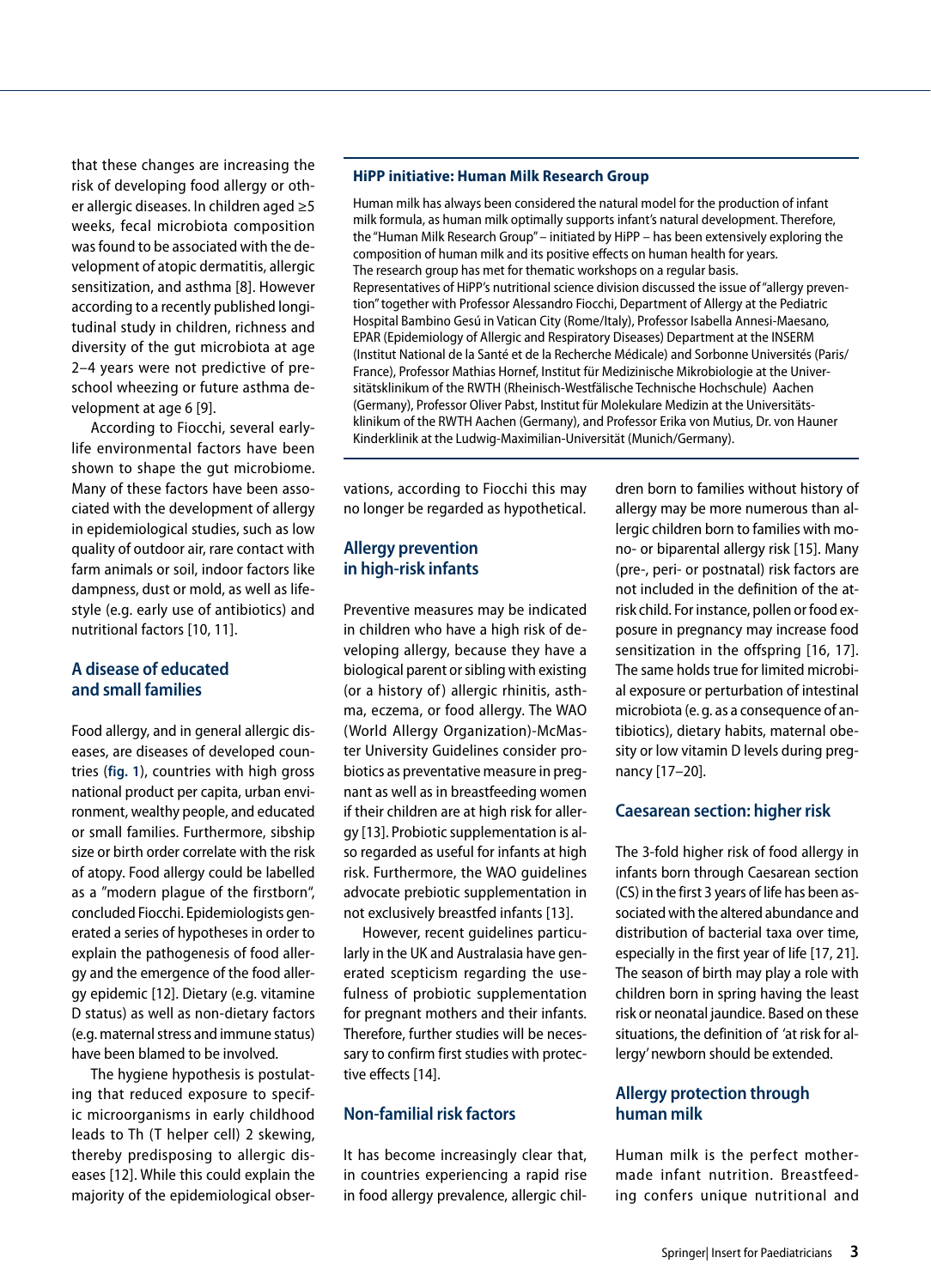#### **Does breastfeeding contribute to allergy prevention? Main reasons for the high heterogeneity of meta-analyses' results**

- Variation in breastfeeding habits (duration, exclusive or mixed feeding)
- Breast milk immune composition (nutritional, immunomodulatory, bioactive composition)
- ū individual variation in infant´s response to human milk constituents including gut microbiota shaping
- Maternal exposures during lactation (diet, allergens ...)
- ū Maternal microbiota
- ū Epigenetic mechanisms
- Methodological problems (missing factors, varying definitions, confounders, ...)

non-nutritional benefits to infant and mother. A plethora of studies could show the protective effect of breastfeeding to prevent pathologies like e.g. respiratory tract infections, obesity, type 1 and type 2 diabetes, necrotizing enterocolitis, gastroenteritis, and sudden infant death syndrome [22, 23]. According to Professor Isabella Annesi-Maesano (Paris/France), the health benefits of breastfeeding are unrivalled [23].

Although breastfeeding provides optimal nutrition for infants, studies on breastfeeding as allergy prevention strategy have failed so far to provide consistent results [24–30]. Especially the heterogeneity of studies hampers the chance to fully elucidate the protective potential of breastfeeding in allergy prevention.

#### **Conflicting study results**

The influence of breastfeeding on the development of allergic diseases has been investigated in many mainly crosssectional or cohort studies, reported Annesi-Maesano. These studies, however, did provide inconsistent results [24– 30]. For example, in 6–7 years old children no consistent association was observed between breastfeeding and eczema or rhinoconjunctivitis [24]. However, breastfeeding was associated with a reduced risk of severe eczema and se-





vere rhinoconjunctivitis. In a meta-analysis Lodge et al. found evidence that exclusive breastfeeding for 3–4 months reduces the risk of eczema in children ≤2 years [25]. In children >2 years no significant association was found.

As Annesi-Maesano pointed out, "major weaknesses of the data are related to long retrospective recall periods and the lack of adjustment for potential confounding factors". Several authors reported a reduction in risk of food allergy, others surprisingly even an increase in risk after breastfeeding [26– 29]. According to Greer et al. the advantages of breastfeeding are even less clear for infants of the general population. When mothers are able to choose on their own if they want to exclusively breastfeed or partially breastfeed (in combination with either hydrolysed or intact protein formula), no difference can be found in the infants' incidence for atopic dermatitis. This lack of effect might originate in "reverse causation" [31]: Parents who know about their increased familiar allergy risk, might decide to expand breastfeeding duration, or choose hydrolysed formula instead of intact protein formula in case of supplementation [31]. Thus, scientists have to include the possibility of this confounding factor.

Furthermore, in many studies the gold standard (i.e. double-blind oral food challenge) for confirming the diagnosis of food allergy has not been applied. Annesi-Maesano pointed out, that in these studies, the definition of food allergy was heterogeneous. The two most important studies, the LEAP (Learning Early About Peanut Allergy) Study and the EAT Study, showed that early introduction of peanuts or egg protein (before the age of 6 months) reduces the risk of allergy to these foods [2, 30].

#### **Asthma prevention**

"The probably most consistent data in this field establishs a relation between breastfeeding and asthma", said An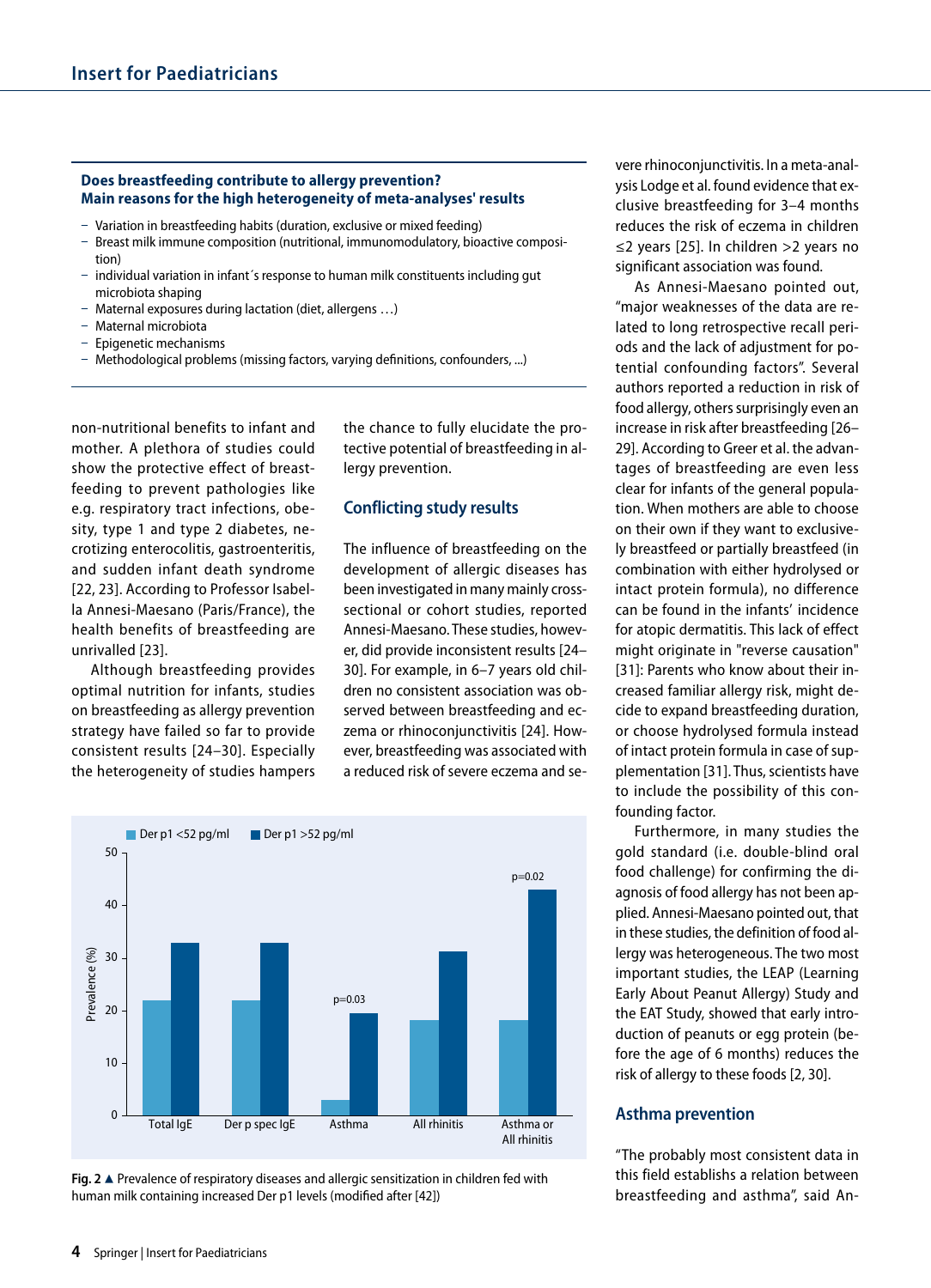nesi-Maesano. Two meta-analyses and one systematical review of cohort studies demonstrated the protective effect of breastfeeding on the development of asthma [25, 32, 33]. "But still we have to be cautious", commented Annesi-Maesano, because of the significant heterogeneity in study design, definition of outcome or breastfeeding (exclusive or not, duration), or asthma diagnosis (allergic vs. non-allergic asthma).

Many factors may explain the heterogeneity of the results, for example differences in human milk composition, maternal exposures during lactation, maternal microbiota, and infant's response to human milk constituents (**box page 4**).

#### **How breastfeeding may protect against allergies**

Duration and exclusivity of breastfeeding may influence the protective effect of human milk, said Annesi-Maesano. More importantly, human milk composition may affect oral tolerance induction and gut microbiome shaping, thereby contributing to the maturation of the immune system.

Furthermore, maternal dietary interventions (for example probiotics administration to pregnant and lactating women or a high fish intake) can alter the composition of bio- or immunoactive human milk components [34–37].

Human milk contains fats, carbohydrates, vitamins, minerals, and a multitude of bioactive peptides and proteins (including immunoglobulins, enzymes, hormones, antigens, or cytokines). Many of these components are able to modulate the immune system. For instance, specific cytokines and polyunsaturated fatty acids (PUFA) may be involved in inducing or protecting against food allergies (e. g. IL-4/-5/-13, C22:5n-6 fatty acids and e. g. TGF-ß, α-linoleic acid, n-3-PU-FAs, respectively) [38]. The content of breast milk constituents varies with time after birth. For instance, colostrum (birth to day 4) is high in protein, fat-soluble vitamins, minerals, and immunoglobulins. In contrast, transitional milk (day 2 to 2 weeks) is characterized by high levels of fat, glucose, water-soluble vitamins, and a higher content of calories [39].

#### **Early tolerance induction**

Researchers found out that allergens present in breast milk may impact the priming of the immune system and long-term susceptibility to allergy.

By using murine models of allergy development, it could be shown that airborne antigens can be found in breastmilk. Ovalbumin antigens were effectively transferred through breast milk from mothers to neonates [40].

The antigen transfer induced oral tolerance (through a TGF-ß dependent mechanism) that protected the neonates against allergic airway disease.

In contrast, early exposure to house dust mite allergen through breast milk increased allergic sensitization and airway inflammation in newborn mice [41].

#### **Transfer of allergens with human milk**

In a study using general population data (where Annesi-Maesano participated), an association between the levels of Der p1 (Dermatophagoides pteronyssinus 1, one of the main house dust mite allergens) in human breast milk and the respiratory allergy risk in the



**Fig. 3** 8 Induction of oral tolerance includes priming and generation of Foxp3 Treg cells in the mesenteric lymph nodes and homing of the FoxP3 Treg cells to the gut lamina propria. After local expansion FoxP3 Treg cells mediate modulation of the T cell pool (modified after [50]) (green=dendritic cells; brown=naïve T cells; blue=Foxp3-cells)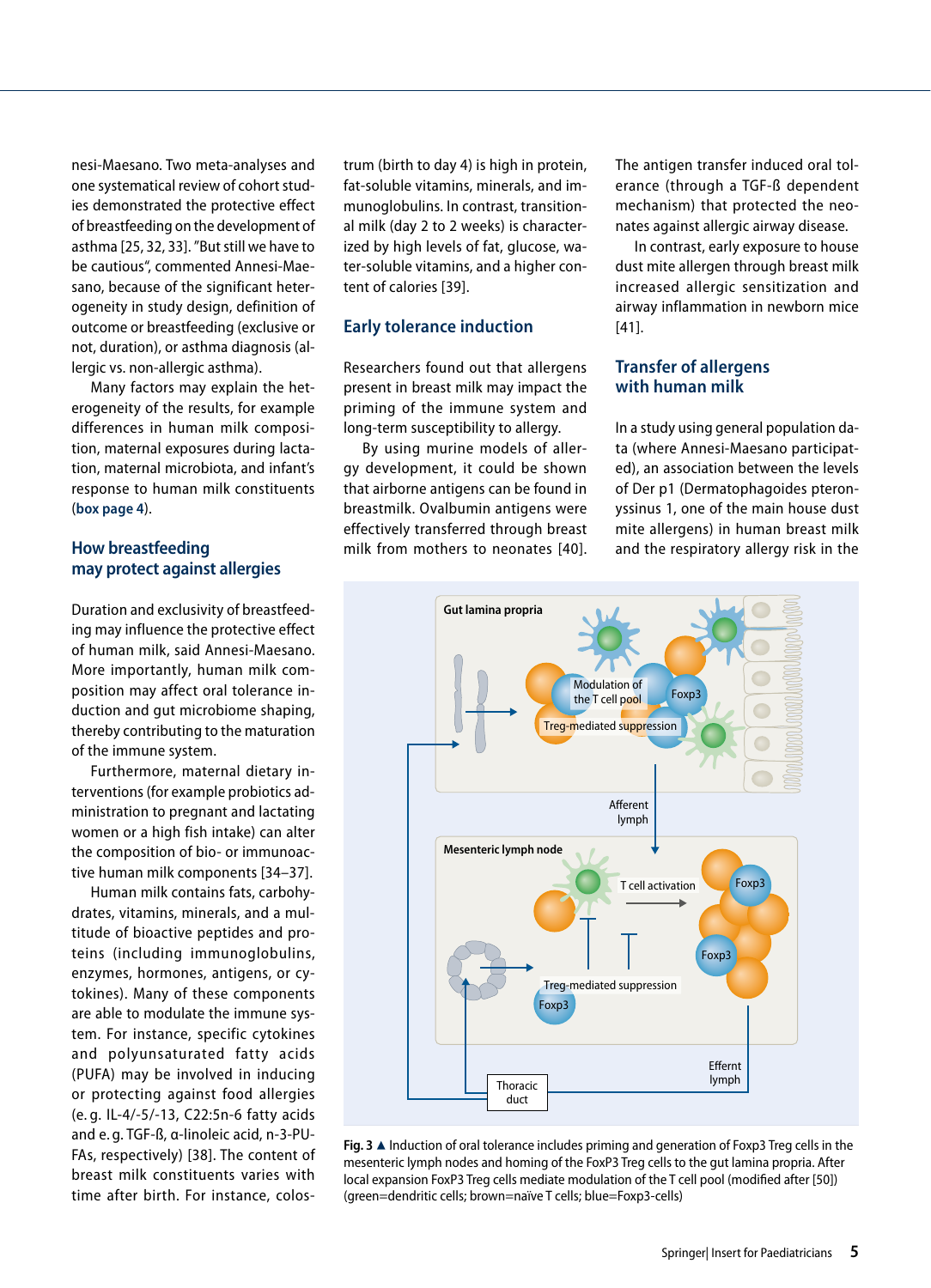

**Fig. 4** 8 Frequency (%) of allergic diseases in 6–12 years old Amish children, Swiss farm children and Swiss non-farm children (modified after [52])

offspring was identified: In children breastfed by allergic mothers who had increased Der p1 levels in milk, a significant higher risk of allergic sensitization or respiratory allergic diseases within the first 5 years of life was observed, as compared to children of allergic mothers who had lower Der p1 levels (**fig. 2**) [42]**.**

### **Hygiene hypothesis**

In the neonatal period, exposure of the gut mucosal barrier with luminal microorganisms and nutrients plays a pivotal role in the development of tolerance and the maturation of the immune system. The significant decrease in infections and the concomitant increase in autoimmune and allergic diseases led to the proposal of a causal relationship (hygiene hypothesis) between microbial components and allergy development. In addition, it became clear that the increasing prevalence of autoimmune and allergic diseases might be the result of early changes in the gut microbial exposure. For instance, higher abundance of lipopolysaccharide (LPS) producing Bacteroides spp. in the gut microbiome of infants in Estonia and Finland could explain the higher prevalence of early-onset allergies and autoimmune diseases as compared to Russia [43]. The observation that early-life antibiotic exposure increases the risk of developing allergic symptoms in later life points to the same direction [44].

### **Biodiversity hypothesis**

The biodiversity hypothesis of health and disease englobes the hygiene hypothesis and has additionally societal impact [45]. It postulates that population growth, urbanization and global warming leads to loss of biodiversity (macro- and microbiota). Since the human microbiota (gut, skin, airways) is colonized from the environmental microbiota, this loss results in a poor human microbiota, immune dysfunction and finally clinical disease. Thus biodiverse natural environments provide immunoprotective factors, promote immune balance and protect from allergy [45–47].

#### **The neonatal window of opportunity**

According to the current hypothesis of the neonatal period as a 'window of opportunity', this period is non-redundant and therefore extremely important period, in which the immune system and potentially metabolic systems are primed. In this phase environmental factors, food or infections could alter the microbiome and therefore influence the maturation of the immune system and the susceptibility to diseases in later life [45], reported Professor Mathias Hornef (Aachen/ Germany). In adults, host-microbial homeostasis is the result of a dynamic interplay between the microbiota in the gut lumen, the epithelium and the cells of the immune system. As shown in murine experiments, the neonatal and the adult gut differ in many respects.

## **Neonatal and adult gut**

Main differences between the neonatal and adult gut concern the gut microbiota: the postnatal intestinal bacterial communities in both humans and animals are characterized by a much lower diversity and richness of bacterial species and an unstable composition, reported Hornef. This results in a lack of colonization resistance for new, potentially pathogenic bacteria and an increased susceptibility to perturbations (e. g. administration of antibiotics) in the neonatal host [48]. In mice, these postnatal changes in the microbiota are accompanied by major structural and functional alterations of the intestinal epithelial barrier that may help to define the window of opportunity. These alterations are less pronounced in human infants who are much more mature at birth, said Hornef. "Nevertheless, mice could be a model that gives us ideas".

Humans and mice exhibit a different gut epithelial structure with different epithelial cell types at birth. Nevertheless, both of them need antimicrobial peptides for defense. In humans, this is implemented by alpha-defensins (produced by Paneth cells) [49]. In mice, to bridge the time until alpha-defensin production offers protection, antimi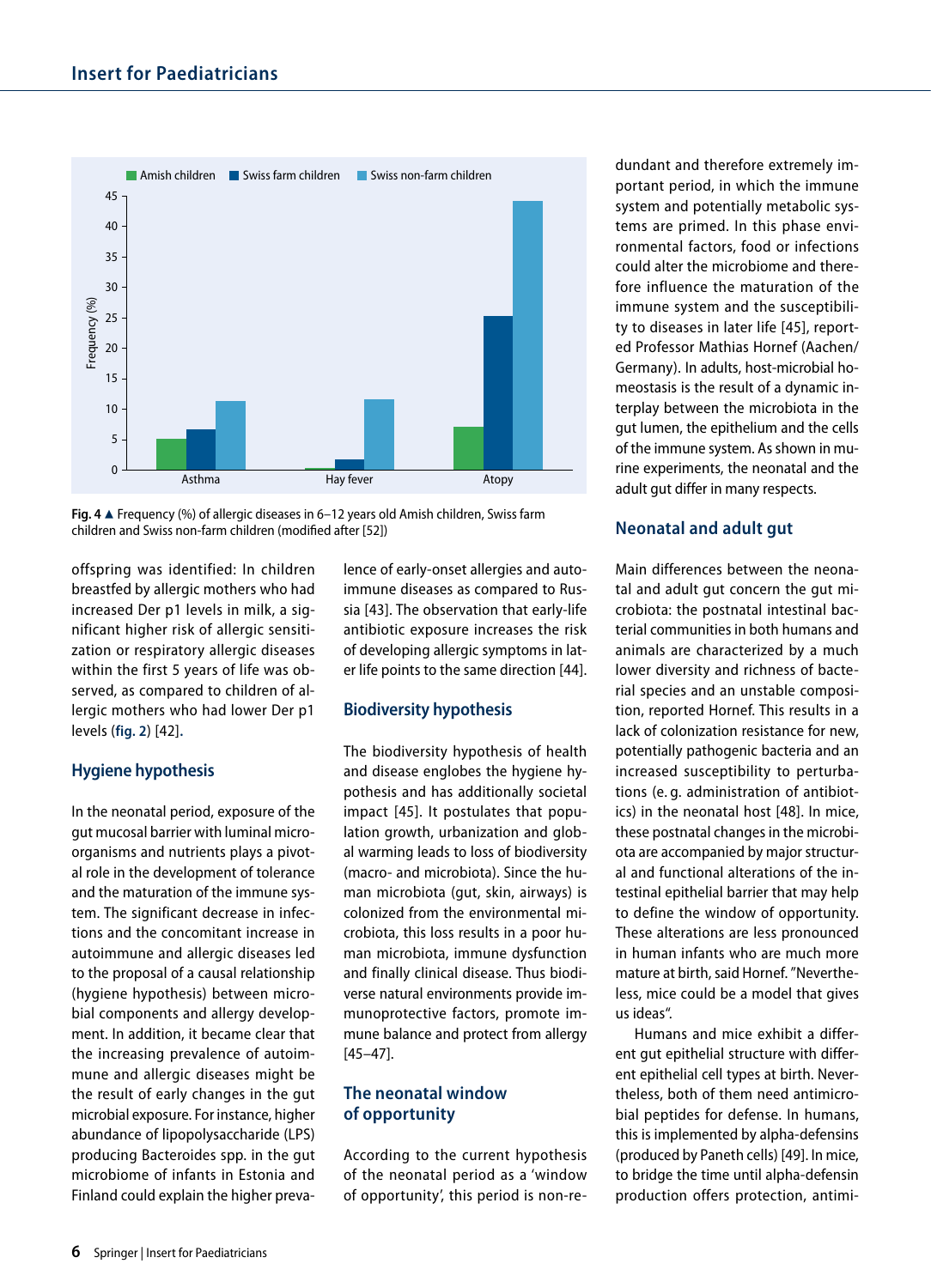crobial peptides like CRAMP (cathelinrelated antimicrobial peptide) sustain the neonatal defense. These differences raise the idea that the neonatal intestine may not be considered "immature" but rather specifically adapted to the requirements during postnatal life, i.e. to foster and shape establishment of the enteric microbiota and fight specific types of enteric pathogens.

#### **Mechanisms of tolerance induction in the neonate**

In the gut, a single layer of epithelial cells separates the luminal content from the underlying lamina propria and a vast number of immune cells. Thus, intestinal immune cells are constantly exposed to foreign material that breaches the epithelial barrier, e.g. through small lesions. In this setting, regulation of immune responses is of outmost importance, said Professor Oliver Pabst (Aachen/Germany). One such mechanism of regulation is known as oral tolerance. Oral tolerance regulates immune responses to antigens encountered through the oral route and confers immune unresponsiveness to food antigens.

The mechanisms of oral tolerance induction have been determined in mouse models [50]. The immunological reaction to food antigens in its basic set up resembles the response to pathogens. However, unlike to pathogen-directed immune responses, a specialized immune cell population differentiates from T lymphocytes, the regulatory T cells (Treg cells). Tregs are important regulators of the immune system, supporting a balance between tolerance and sensitization. When mice are fed albumin, the antigen will be taken up in the gut lamina propria by dendritic cells which will migrate via afferent lymphatics towards the draining mesenteric lymph nodes (MLN) [50], reported Pabst. In MLN, the antigen is presented to naive T cells resulting in their activation and differentiation into FoxP3 Treg cells. After ex-



Fig. 5 ▲ Influence of early consumption of raw or boiled farm milk, pasteurized milk or UHT milk on the risk of otitis in the first year of life (modified after [54])

pansion, FoxP3 Treg cells home into the gut lamina propria where they induce expansion of the local T cell population in order to sustain systemic tolerance (**fig. 3**).

### **Farm children have a lower allergy risk**

Strong evidence is provided by epidemiologic studies showing that farming exposure protects from childhood asthma, atopy and other allergic diseases. The relevant exposures seem to be animal sheds and consumption of raw (unprocessed) cow's milk [51–54] (whose routine consumption is not recommended by authorities). The relationship between farming exposure and allergy prevention has been investigated mainly in multicenter studies coordinated by Professor Erika von Mutius' group (Munich/Germany). Meanwhile, the results were reproduced in over 40 studies worldwide.

In one of the studies (GABRIELA Study) von Mutius and coworkers compared 6–12 years old children living in rural areas and grown up on a farm or in an urban environment. The prevalence of asthma, atopy, or hay fever was much lower in the group of farm children [51].

In another study, the group demonstrated an even lower prevalence of atopic diseases in 6–12 years old children of an Amish population (having a very traditional, dairy farming lifestyle without electricity or machines) as compared to a Swiss farm children population of the GABRIELA Study (**fig. 4**) [52].

In the ALEX Study similar results have been shown by exposure to animal sheds (mostly cowsheds) and unprocessed farm´s own cow's milk in the first year of life [53]. To confirm the results, the PASTURE (Protection Against Allergy Study in Rural Environments) Birth Cohort Study with 1144 children born to farm and non-farm mothers in Austria, Germany, Finland, France or Switzerland was initiated [54]. The children were closely followed up by weekly diaries (e.g. with respect to introduction of complementary food, stay in cowsheds, consumption of different kinds of cow's milk, atopic symptoms) up to the age of 1 year and subsequently with yearly questionnaires up to age 6 years.

## **Putative effects of raw milk**

Early consumption of raw cow's milk reduced the risk of rhinitis (by 29%) and otitis (by 86%) in the first year of life as